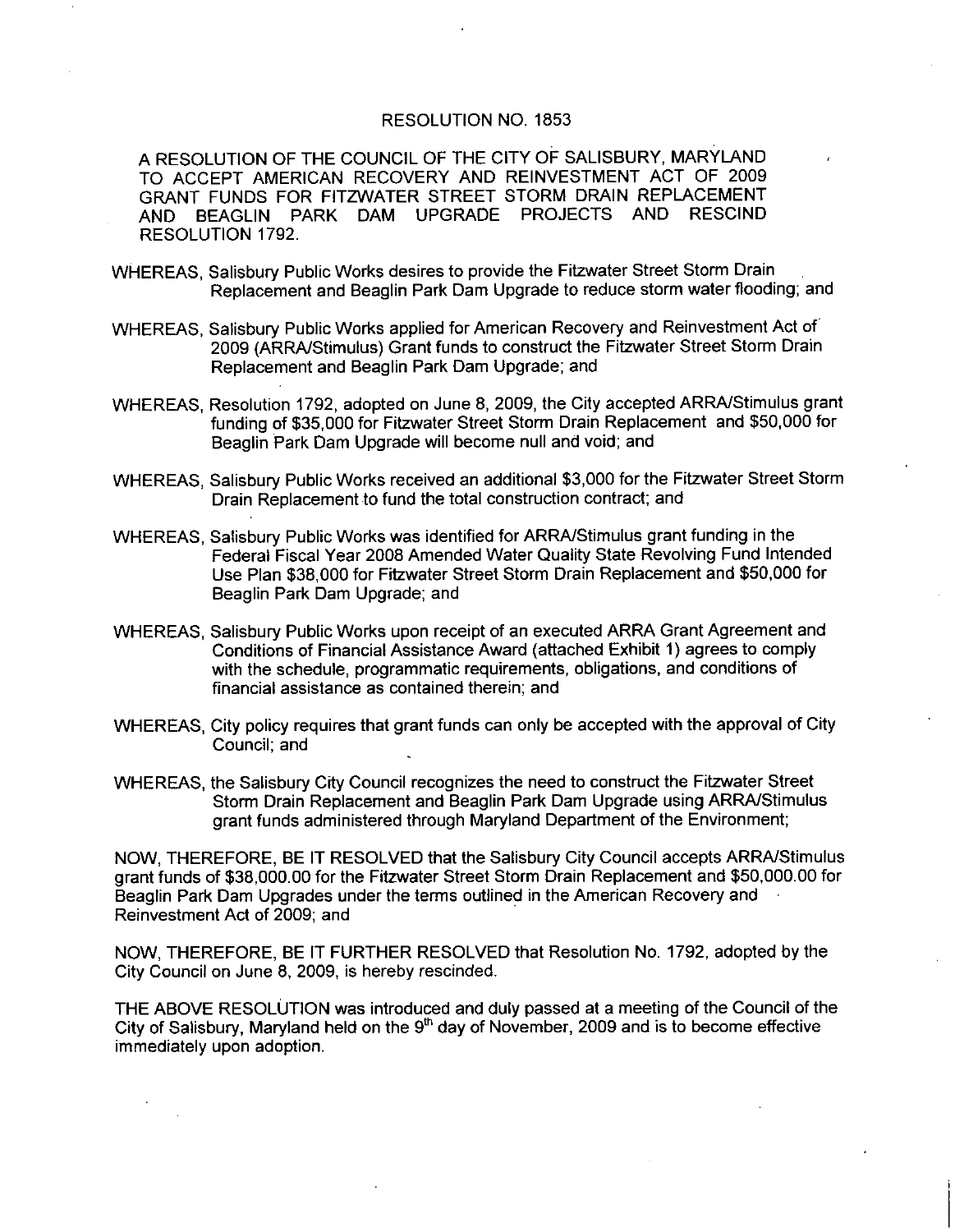ATTEST.

Brenda J. Colegrove

Louise Smith<br>PRESIDENT, City Council

APPROVED BY ME THIS 10<sup>th</sup> day of <u>November</u>, 2009

James Meton, Jr.<br>MAYOR, City of Salisbury